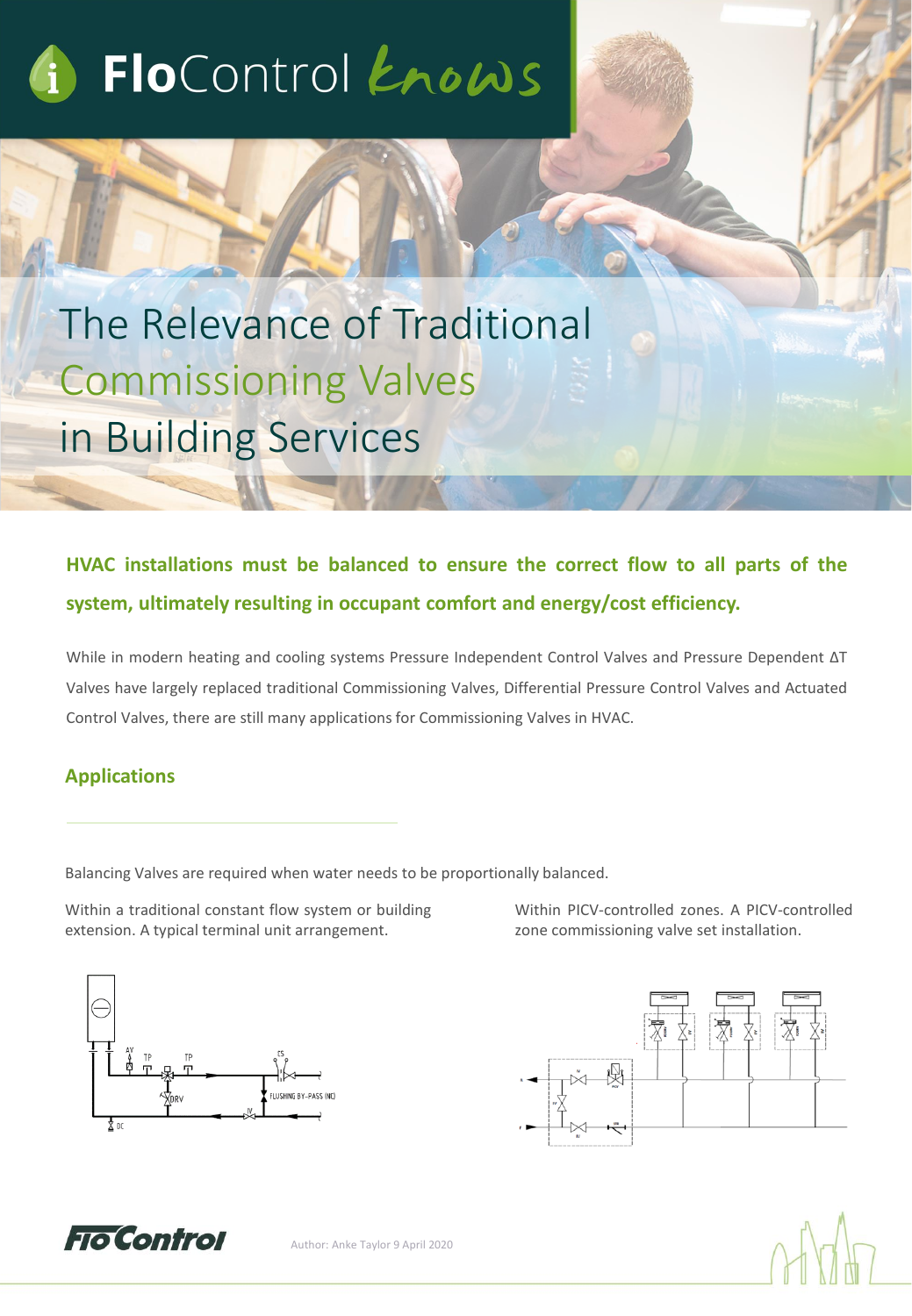

The conventional Commissioning Valve Set market in the UK is highly competitive with no clear market leader or product differentiation. However, there are trends and some product variations worth considering.

### **Venturi versus Fixed Orifice Double Regulating Valve (FODRV)**

**A venturi is a device for measuring flow either integrated into the commissioning valve or used independently. The benefits of the venturi include:** 

- A significant proportion of the pressure loss is recovered after flow has passed through it.
- High pressure and energy recovery make the venturi suitable in systems where only low differential pressures are available.
- Flow can be measured to within ± 3% across the entire range, compared to the normal ± 5%.
- The venturi measuring orifice accelerates water flow, increasing the measured signal, ensuring the significant pressure loss common in other valve systems is recovered as it passes through. Energy is therefore not needlessly expended in pressure recovery, which makes these valves highly efficient.
- Returns a higher and cleaner signal (typically 10 to 30 kPa, depending on flow rate) without the pressure loss, making for simpler and easier commissioning.
- No straight lengths of pipe are required either upstream or downstream of the measuring orifice (except immediately after a pump, which cause water turbulence). This can be a considerable advantage in a tight plant room and offers a more elegant method of commissioning for modern buildings.

**Source: MBS [Magazine](https://modbs.co.uk/news/archivestory.php/aid/7007/Effective_commissioning_is_no__longer_in_the_balance.html)**



Author: Anke Taylor | 9 April 2020